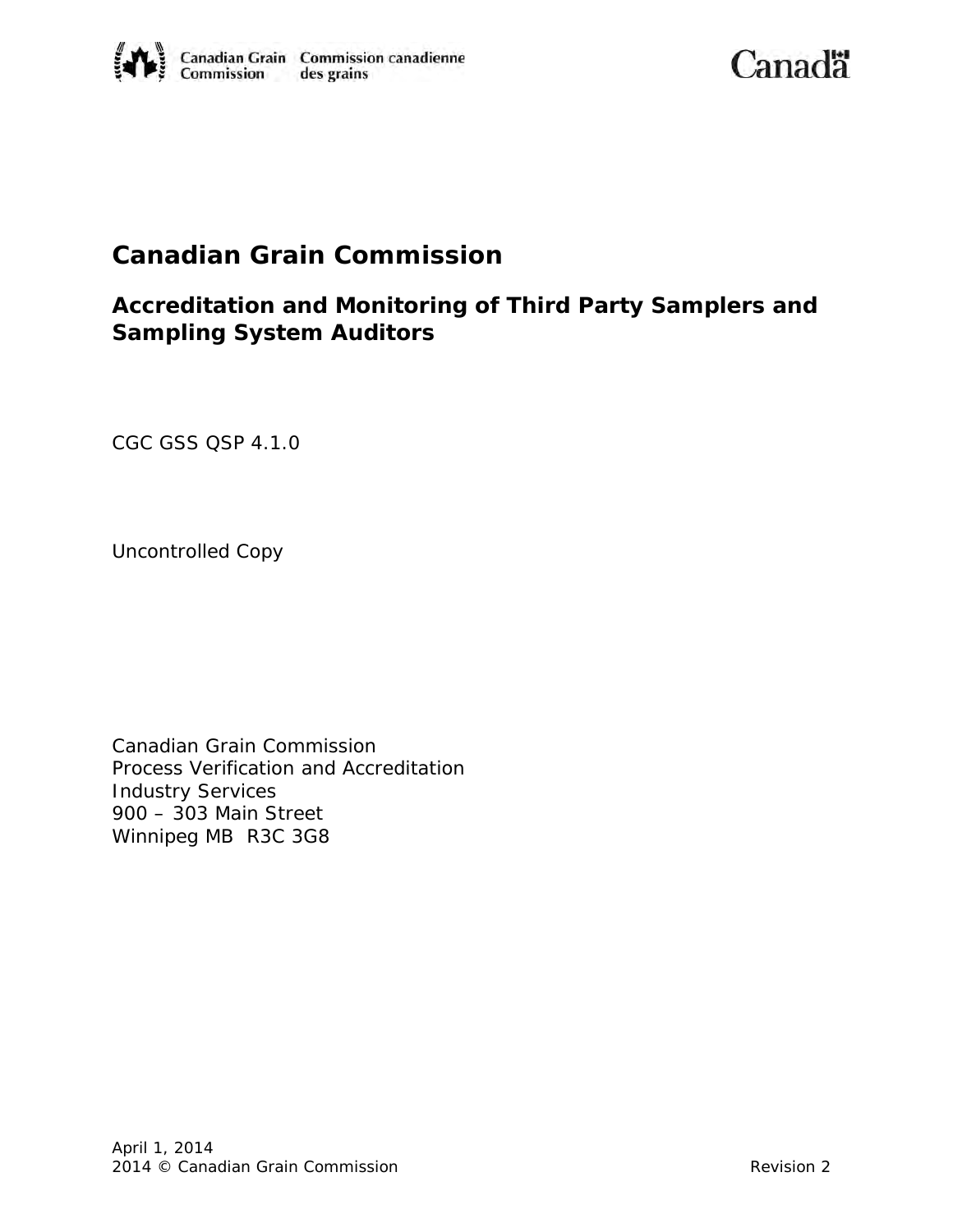# **Contents**

| Accreditation and Monitoring of CGC Third Party Samplers and Sampling System Auditors                                                                                                            |  |  |  |  |
|--------------------------------------------------------------------------------------------------------------------------------------------------------------------------------------------------|--|--|--|--|
|                                                                                                                                                                                                  |  |  |  |  |
|                                                                                                                                                                                                  |  |  |  |  |
|                                                                                                                                                                                                  |  |  |  |  |
|                                                                                                                                                                                                  |  |  |  |  |
|                                                                                                                                                                                                  |  |  |  |  |
| 1.1<br>1.2<br>1.3                                                                                                                                                                                |  |  |  |  |
|                                                                                                                                                                                                  |  |  |  |  |
| Application Process for the Accreditation of ASPs Providing Grain Sampling Services  3<br>2.1<br>Application Process for the Accreditation of ASPs Providing Grain Sampling System<br>2.2<br>2.3 |  |  |  |  |
|                                                                                                                                                                                                  |  |  |  |  |
| 3.1<br>3.2<br>3.3<br>3.4<br>3.5<br>3.6<br>3.7                                                                                                                                                    |  |  |  |  |
|                                                                                                                                                                                                  |  |  |  |  |
| 4.1<br>4.2<br>4.4<br>4.5                                                                                                                                                                         |  |  |  |  |
| 5.0                                                                                                                                                                                              |  |  |  |  |
| 6.0                                                                                                                                                                                              |  |  |  |  |
| 6.1                                                                                                                                                                                              |  |  |  |  |
| 7.0                                                                                                                                                                                              |  |  |  |  |
|                                                                                                                                                                                                  |  |  |  |  |
|                                                                                                                                                                                                  |  |  |  |  |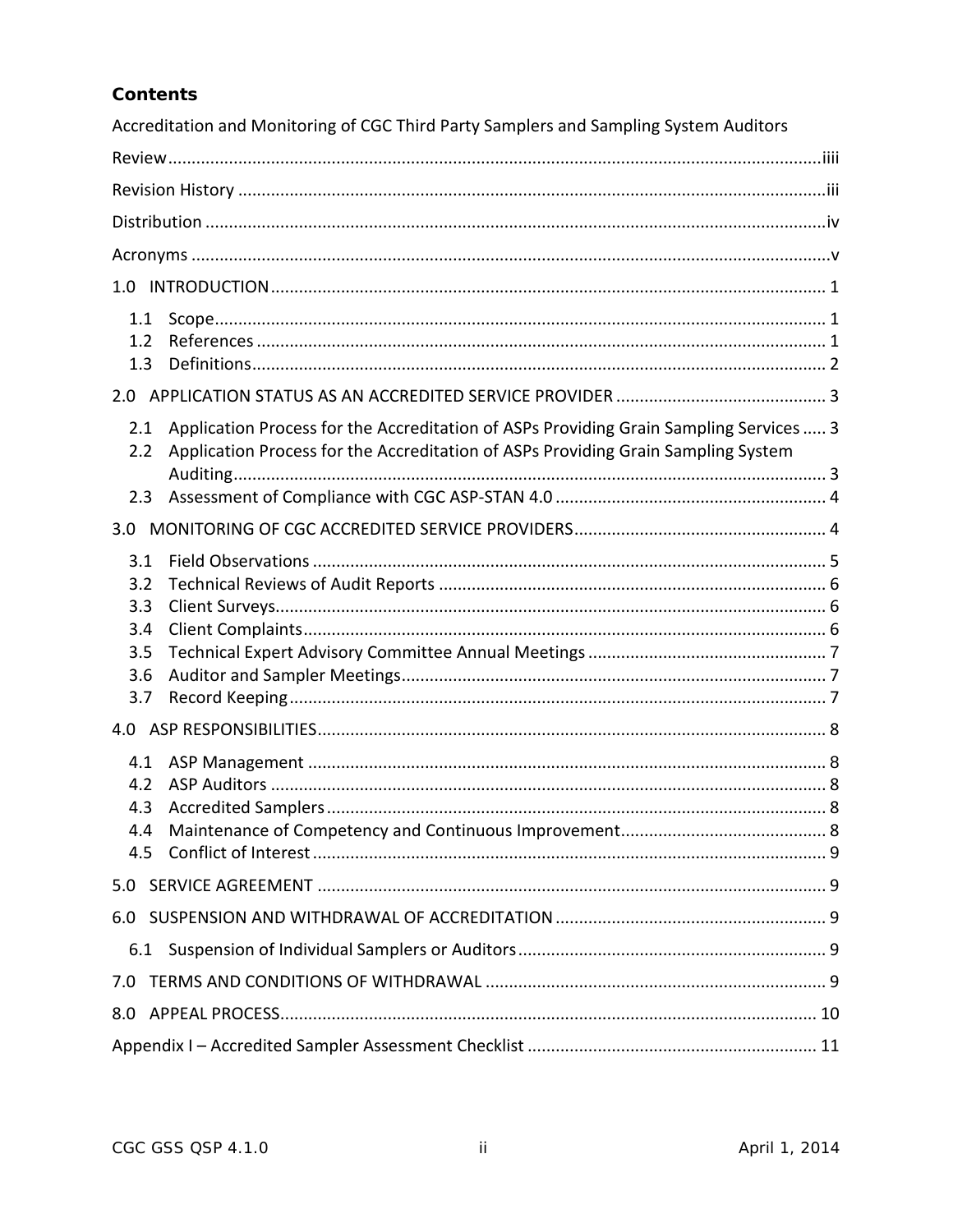# <span id="page-2-0"></span>**Review**

This Canadian Grain Commission (CGC) Quality System Procedure (QSP) is subject to annual review. Revisions will be issued to ensure the QSP continues to meet current needs.

## <span id="page-2-1"></span>**Revision History**

Revisions to this procedure will be given a consecutive number and will be dated.

Please ensure that all revised pages are inserted, obsolete pages are removed, and the record below is completed.

| <b>Revision</b><br>No. | <b>Revision Content and Pages</b> | <b>Entered by</b> | <b>Date</b>    |
|------------------------|-----------------------------------|-------------------|----------------|
| 1                      | <b>Initial Release</b>            | E. Bernardin      | August 1, 2012 |
| $\overline{2}$         | <b>Documentation Updates</b>      | E. Bernardin      | April 1, 2014  |
| 3                      |                                   |                   |                |
| $\overline{4}$         |                                   |                   |                |
| 5                      |                                   |                   |                |
| 6                      |                                   |                   |                |
| $\overline{7}$         |                                   |                   |                |
| 8                      |                                   |                   |                |
| 9                      |                                   |                   |                |
| 10                     |                                   |                   |                |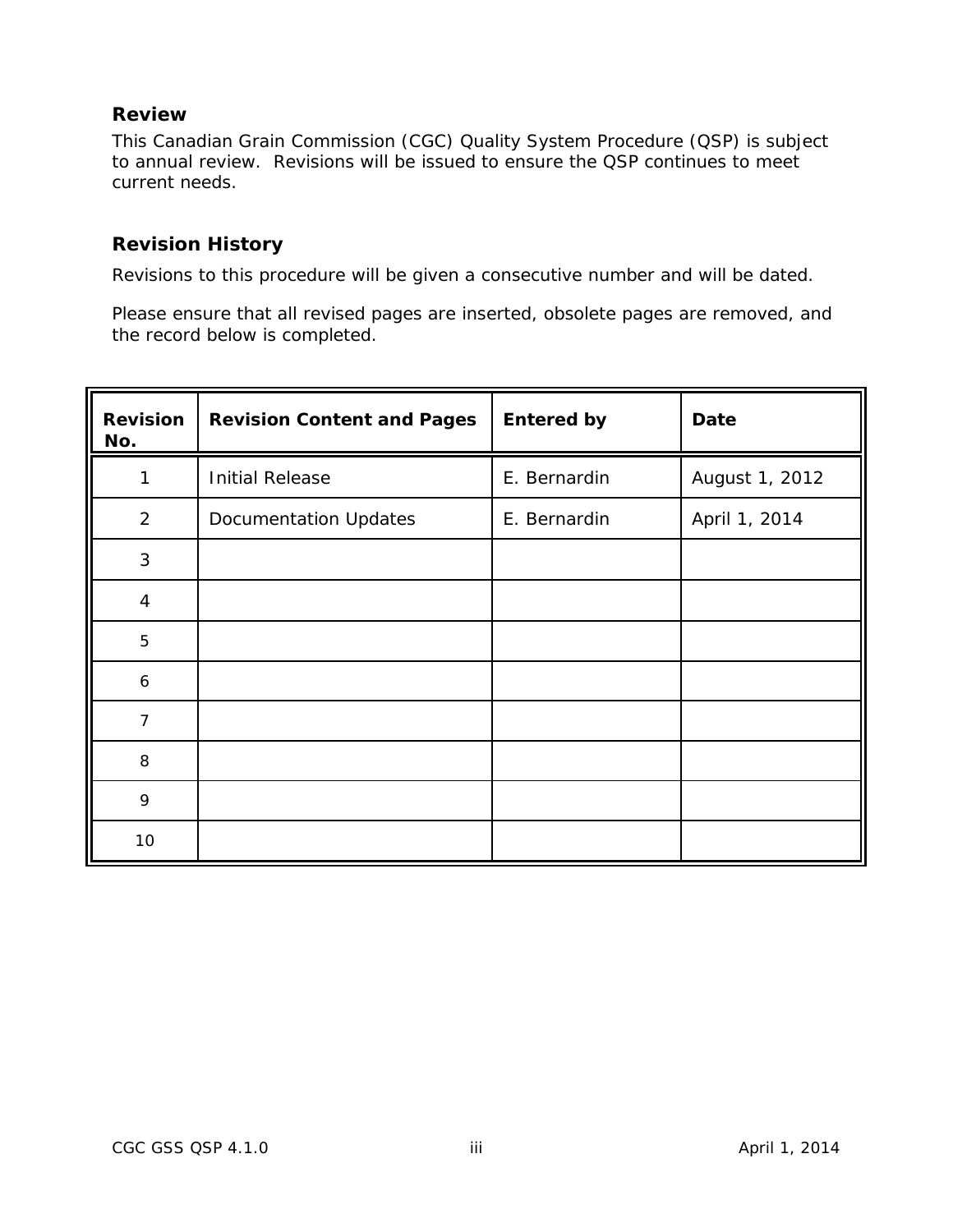# <span id="page-3-0"></span>**Distribution**

| <b>Name</b>                  | <b>Position</b>                                                                   |
|------------------------------|-----------------------------------------------------------------------------------|
| Laura Anderson               | <b>National Manager</b><br>Process Verification and Accreditation                 |
| Flaine Bernardin             | Certification and Accreditation Advisor<br>Process Verification and Accreditation |
| Melonie Stoughton-Ens        | <b>HACCP Technical Advisor</b><br>Process Verification and Accreditation          |
| Accredited Service Providers | Master List at Process Verification and<br>Accreditation Office                   |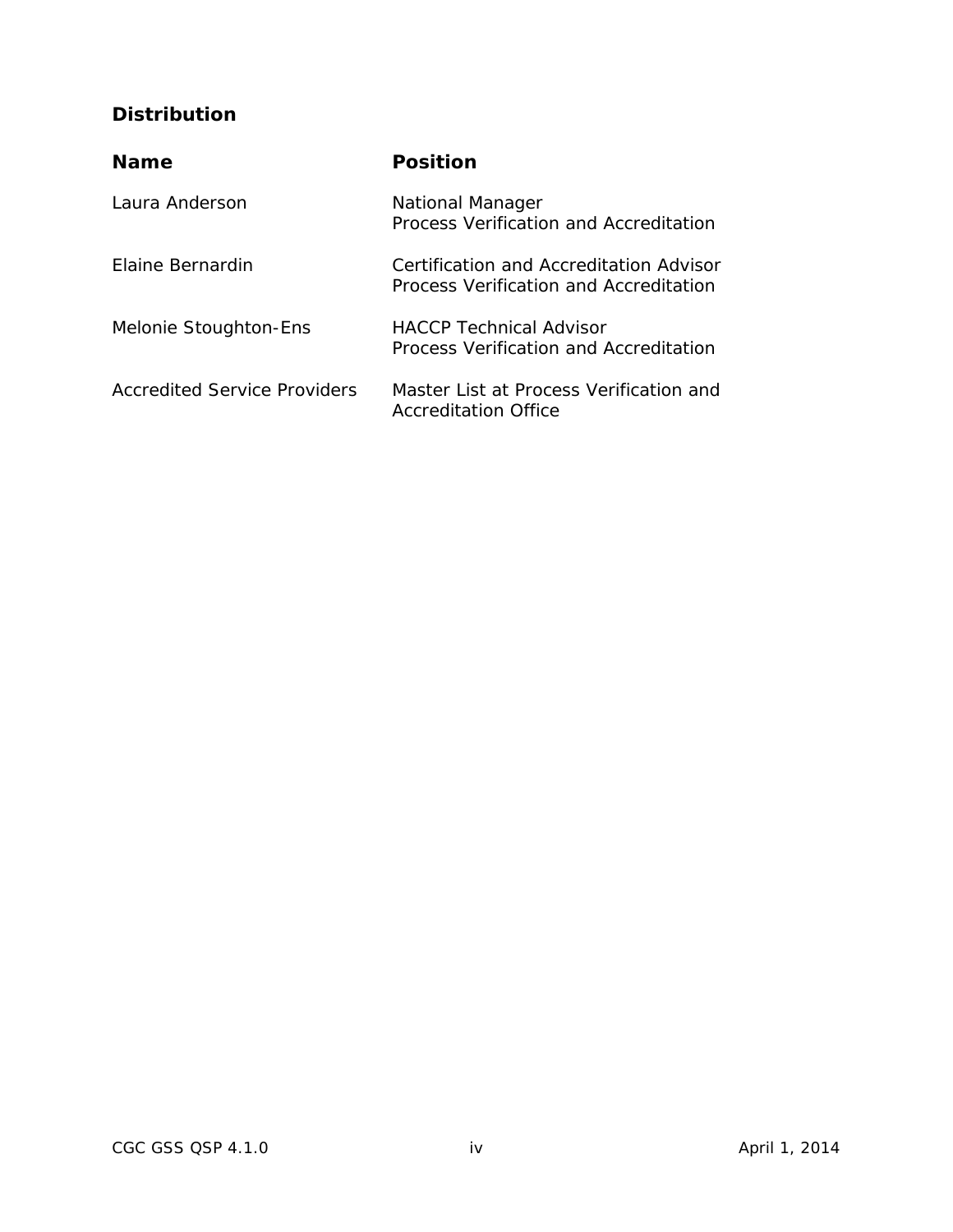# **Acronyms**

| ACSP           | Accredited Container Sampler Program       |
|----------------|--------------------------------------------|
| ASP            | <b>Accredited Service Provider</b>         |
| $\mathsf{CAR}$ | <b>Corrective Action Request</b>           |
| CCSP           | Certified Container Sampling Program       |
| $_{\rm CGC}$   | <b>Canadian Grain Commission</b>           |
| <b>GSS</b>     | <b>Grain Sampling System</b>               |
| <b>ISO</b>     | International Standards Organization       |
| PVA            | Process Verification and Accreditation     |
| <b>TEAC</b>    | <b>Technical Expert Advisory Committee</b> |
| QMS            | <b>Quality Management System</b>           |
| QSP            | <b>Quality System Procedure</b>            |
| SOP            | <b>Standard Operating Procedure</b>        |
|                |                                            |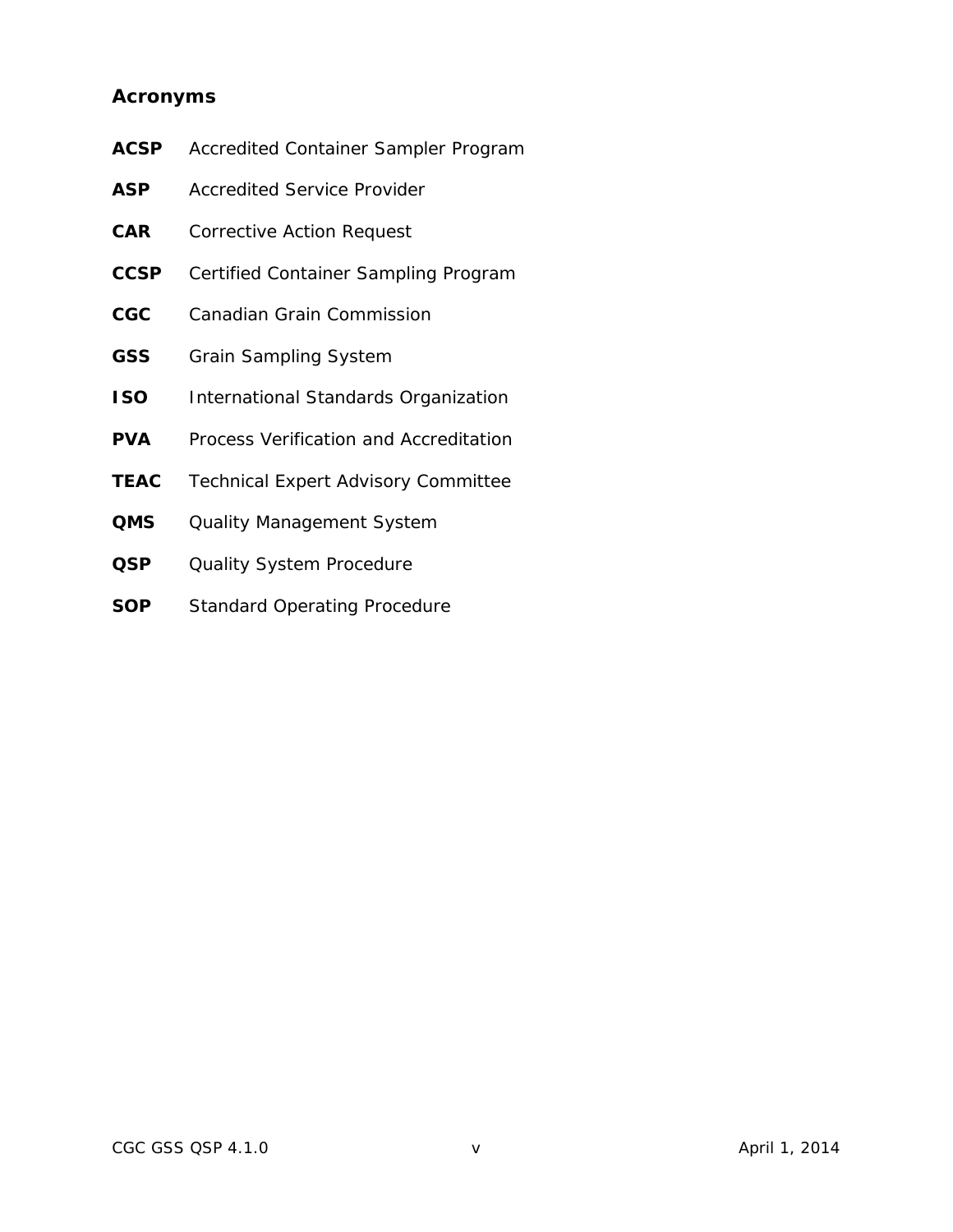# **ACCREDITATION AND MONITORING THIRD PARTY SAMPLERS AND SAMPLING SYSTEM AUDITORS**

# <span id="page-5-0"></span>**1.0 INTRODUCTION**

The successful delivery of the Accredited Container Sampler Program (ACSP) and the Certified Container Sampling Program (CCSP) is dependent on the professionalism, skills and abilities of CGC-accredited service providers (ASPs). The ASPs have assumed the role of primary contact with CGC clients; therefore, their credibility and competence reflects directly on the credibility of the CGC. The CGC must ensure, to the best of its ability, that audit and sampling services are being delivered uniformly across Canada at a level that is providing value and offering continuous improvement to CGC clients.

The CGC depends on its ASPs and the staff they employ to conduct audits and sampling services according to CGC written protocols. The ASP auditors must also report on the assessments they conduct in a manner acceptable to the CGC. Finally, the ASP staff must present themselves to CGC clients at all times as professional, competent and fair.

#### <span id="page-5-1"></span>**1.1 Scope**

This CGC Quality System Procedure (QSP) outlines the procedures for ASPs to apply for accreditation for the CCSP and the ACSP. This QSP also outlines the protocols followed by the CGC to oversee and monitor ASPs who are accredited to provide auditing and/or sampling services for the CCSP and the ACSP. The procedure is designed to ensure that:

- ASP audits of sampling systems for the CCSP are conducted consistently;
- a high level of quality is maintained in the audit reports submitted by ASPs;
- accredited samplers conduct sampling activities consistently and in accordance to CGC PROC 3.0.1 – *CGC Sampling Methods and Procedures Guide;* and
- companies certified to the CCSP and/or using accredited samplers, and their buyers have confidence in the program.

#### <span id="page-5-2"></span>**1.2 References**

CGC GSS STAN 3.0 – CGC Grain Sampling System Standard

CGC PROC 3.0.1 – CGC Sampling Methods and Procedures Guide

CGC ASP STAN 4.0 – General Requirement for Accredited Service Providers of Sampling Program Services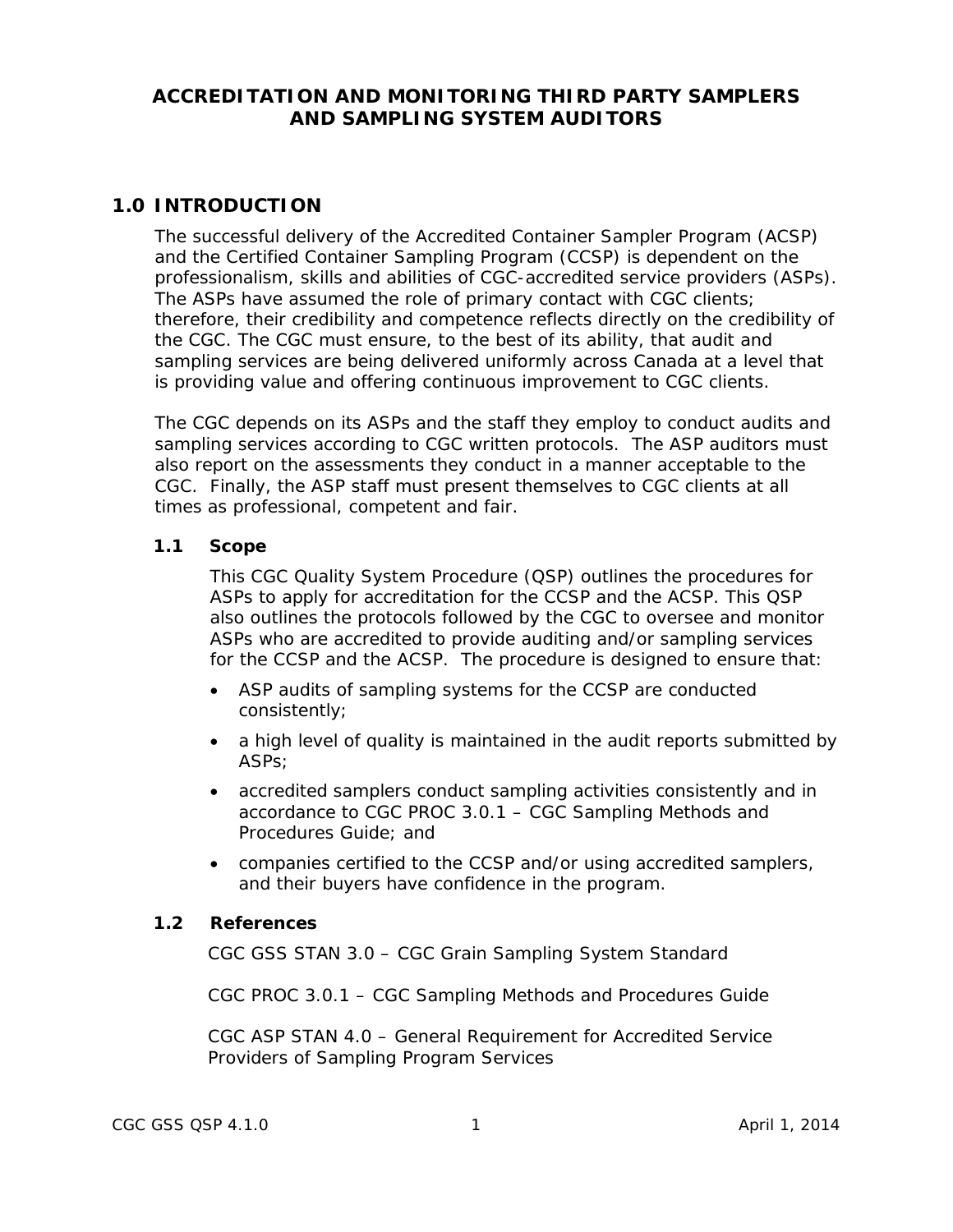CGC Sampling Systems Handbook and Approval Guide

CGC GSS QSP 4.3.1 – Conducting an Audit of a Grain Sampling System

ISO 17021:2011 – Conformity assessment – Requirements for bodies providing audit and certification of management systems

ISO 17065:2012 – Conformity assessment- Requirements for bodies certifying products, processes and services

ISO 19011:2011 – Guidelines for auditing management systems.

#### <span id="page-6-0"></span>**1.3 Definitions**

**Accredited Sampler –** an employee of a CGC-accredited third party sampling company who has been trained, evaluated and deemed competent by CGC to take official samples of container lots of grain on behalf of the CGC. Samples taken by these individuals can be submitted to the CGC for official inspection and official certification.

**Accredited Service Provider (ASP)** – an organization that has been assessed by the PVA against CGC ASP STAN 4.0 and has been determined to meet all the requirements of that standard.

**ASP Auditor** – an employee of an ASP who has met the auditor qualifications as specified in CGC ASP STAN 4.0.

**Certified Sampler** – An employee of a grain company, who has been trained, evaluated and deemed competent by CGC to oversee the company's CGC-certified container sampling program (CCSP). A Certified Sampler's responsibilities may include training and overseeing "Designated Samplers" (see below) to take samples according to the sampling procedures approved by the CGC as part of the company's CCSP.

**Designated Sampler** – An employee of a grain company who has been trained and deemed competent by the company's "Certified Sampler" to follow the company's sampling procedures within their CGC-certified container sampling program (CCSP). The Designated Sampler must also be evaluated by a CGC-accredited accredited auditor during an on-site audit of the company's CCSP. During an on-site audit, the accredited auditor will verify that the designated sampler can correctly take samples, divide, and/or package samples (depending on the individual's assigned responsibilities) according to the company sampling procedures approved by the CGC as part of the company's CCSP.

**Field Observation** – an assessment of an ASP auditor or accredited sampler conducted by a CGC representative by observing the ASP auditor or accredited sampler conducting activities on behalf of the CGC.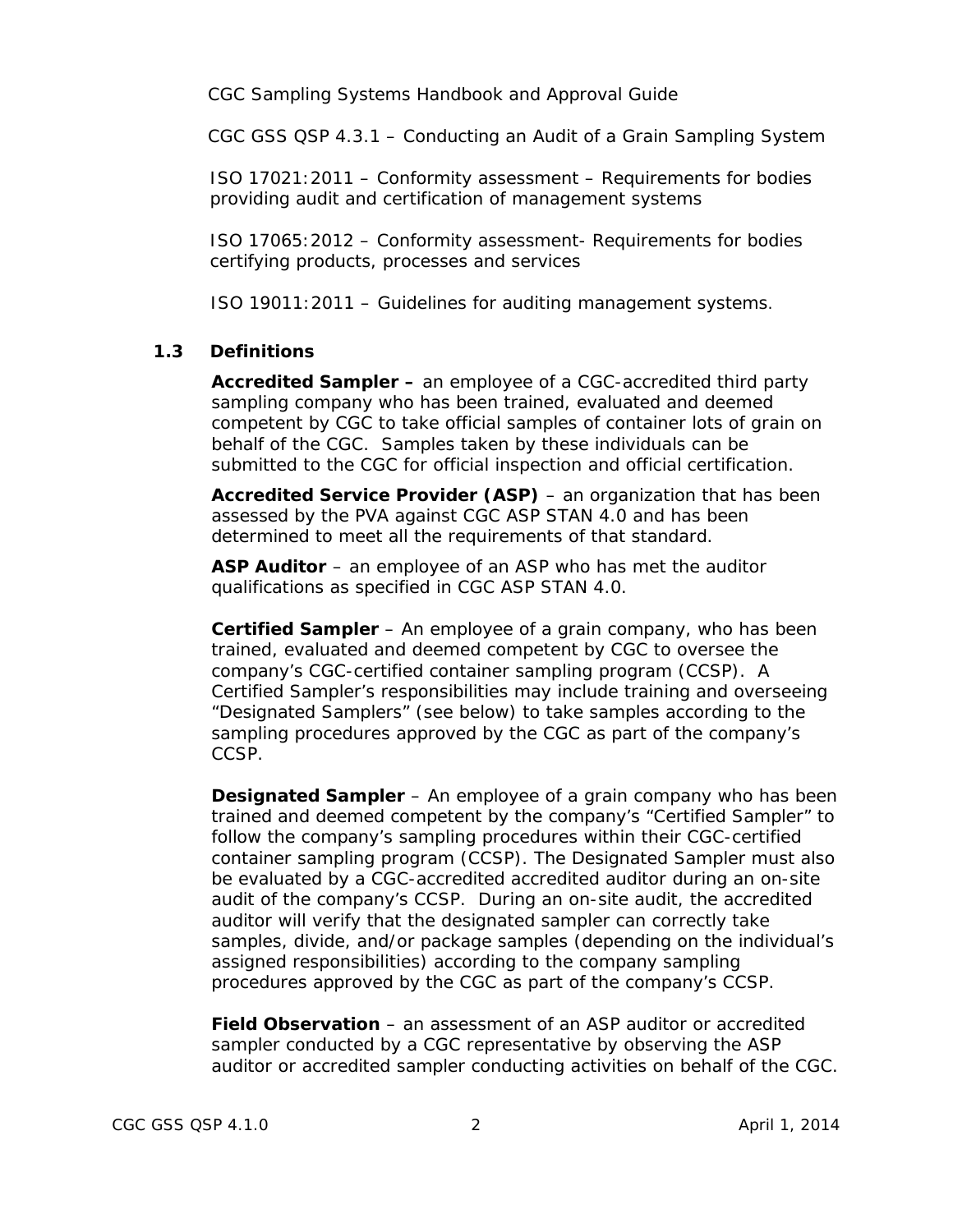# <span id="page-7-1"></span><span id="page-7-0"></span>**2.0 APPLICATION STATUS AS AN ACCREDITED SERVICE PROVIDER**

## **2.1 Application Process for the Accreditation of ASPs Providing Grain Sampling Services**

The following process is followed when an ASP applies to provide grain sampling services for the ACSP:

- 1. The applicant accesses program information from the CGC web site or contacts the PVA to obtain copies of the following:
	- This quality system procedure CGC QSP 4.1.0;
	- CGC GSS STAN 3.0 CGC Grain Sampling System Standard;
	- CGC PROC 3.0.1 Sampling Methods and Procedures Guide; and
	- CGC ASP STAN 4.0 General Requirements for Accredited Service Providers of Sampling Program Services.
- 2. The applicant completes the application form and submits it, along with a copy of their ISO 17021:2011 or ISO 17065:2012 registration certificate, to the PVA. If the applicant is not accredited to ISO 17021:2011 or ISO 17065:2012, the PVA will perform an audit of the applicant's quality management system as outlined in section 2.3 of this QSP.
- 3. Training of the ASP samplers is scheduled and conducted by the CGC.
- 4. Once the applicant's QMS and personnel meet CGC Grain Sampling System requirements, an accreditation agreement is signed and an ASP Accreditation Licence Number assigned. The names of all ASPs are made available to all clients and displayed on the CGC web site.
- 5. ASP status is valid for three (3) years from the date that the accreditation certificate is issued, as long as the monitoring described below in Section 3 demonstrates ongoing compliance with this QSP.

# <span id="page-7-2"></span>**2.2 Application Process for the Accreditation of ASPs Providing Grain Sampling System Auditing**

The following process is followed when an organization applies to audit for the CCSP:

- 1. The applicant accesses program information from the CGC web site or contacts the PVA for information as follows:
	- This quality system procedure (CGC QSP  $4.1.0$ );
	- CGC GSS STAN 3.0 CGC Grain Sampling System;
	- CGC PROC 3.0.1 Sampling Methods and Procedures Guide; and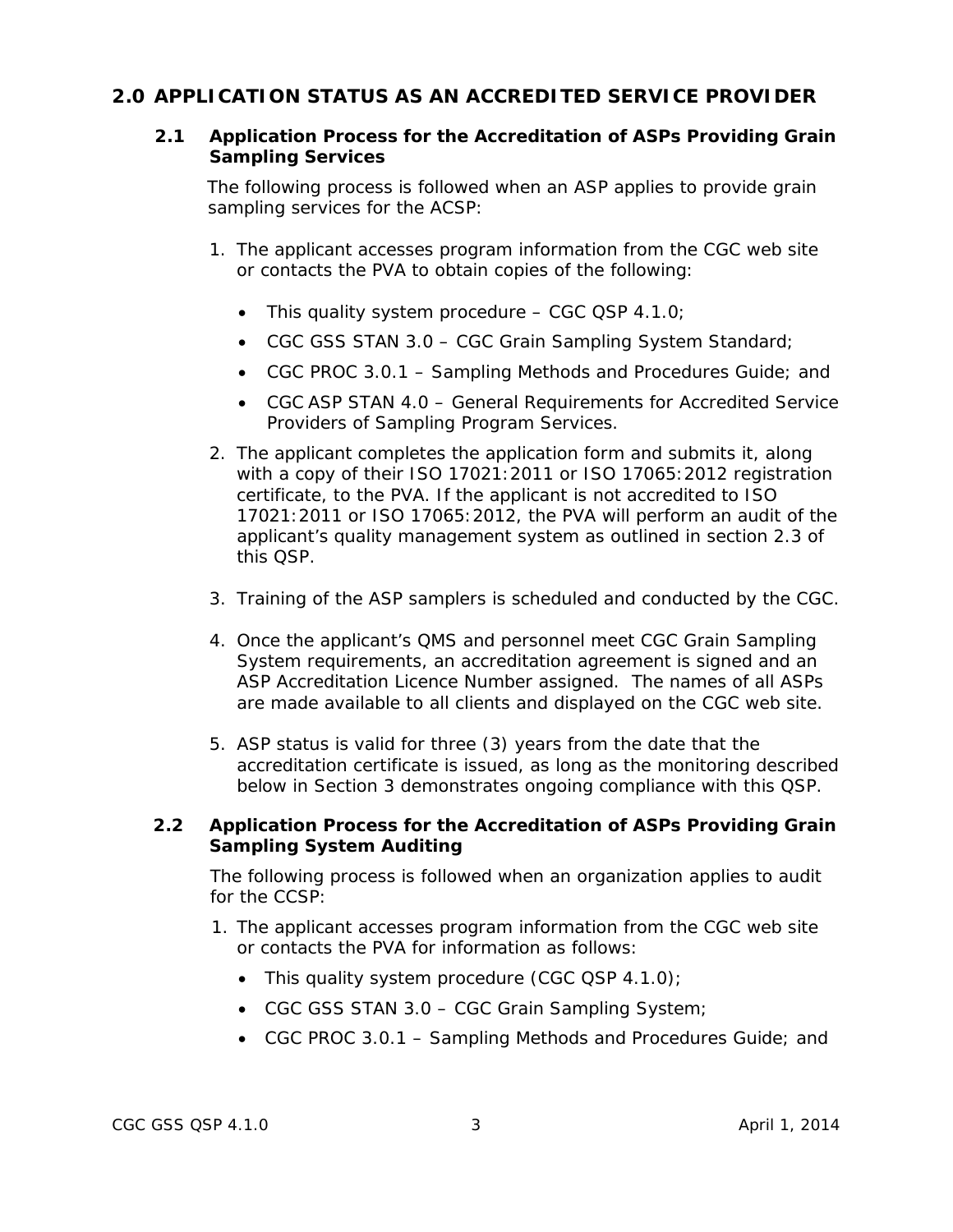- CGC ASP STAN 4.0 General Requirements for Accredited Service Providers of Sampling Program Services.
- 2. The applicant completes the application form and submits it, along with a copy of their ISO 17021:2011 or ISO 17065:2012 registration certificate, to the PVA.
- 3. Training of the ASP auditors is scheduled and conducted by the CGC.
- 4. Once the applicant's QMS and personnel meet CGC Grain Sampling System requirements, an accreditation agreement is signed, and an ASP Accreditation Licence Number assigned. The names of all ASPs are made available to all clients and displayed on the CGC web site.
- 5. ASP status is valid for three (3) years from the date that the accreditation certificate is issued, as long as the monitoring described below in Section 3 demonstrates ongoing compliance with this QMS.

# <span id="page-8-0"></span>**2.3 Assessment of Compliance with CGC ASP-STAN 4.0**

If required, an audit will be conducted to determine compliance of an applicant's QMS to the requirements of CGC ASP STAN 4.0. Such an audit would be conducted in accordance with ISO 19011:2011 *Guidelines for auditing management systems*.

The focus of the audit is to determine that:

- the applicant's quality manual and associated procedures meet the requirements of CGC ASP-STAN 4.0; and
- the applicant's quality management system includes appropriate monitoring of its sampling staff.

Therefore, by means of interviews and examination of documents and records, the PVA auditor will obtain and document objective evidence to determine whether:

- the applicant's QMS documentation is accessible, of correct issue and available to staff;
- the procedures described in the organization's manual are being adhered to;
- the processes are being performed by competent personnel according to specifications stipulated in the relevant procedures, and; the personnel are competent in the tasks they are performing.

# <span id="page-8-1"></span>**3.0 MONITORING OF CGC ACCREDITED SERVICE PROVIDERS**

In order for CGC to maintain its high standards of customer service and program integrity, the following ASP auditor and sampler monitoring program is put in place once accreditation has been achieved:

1. Field observations of all ASP auditors at least once during the lifetime of the accreditation agreement.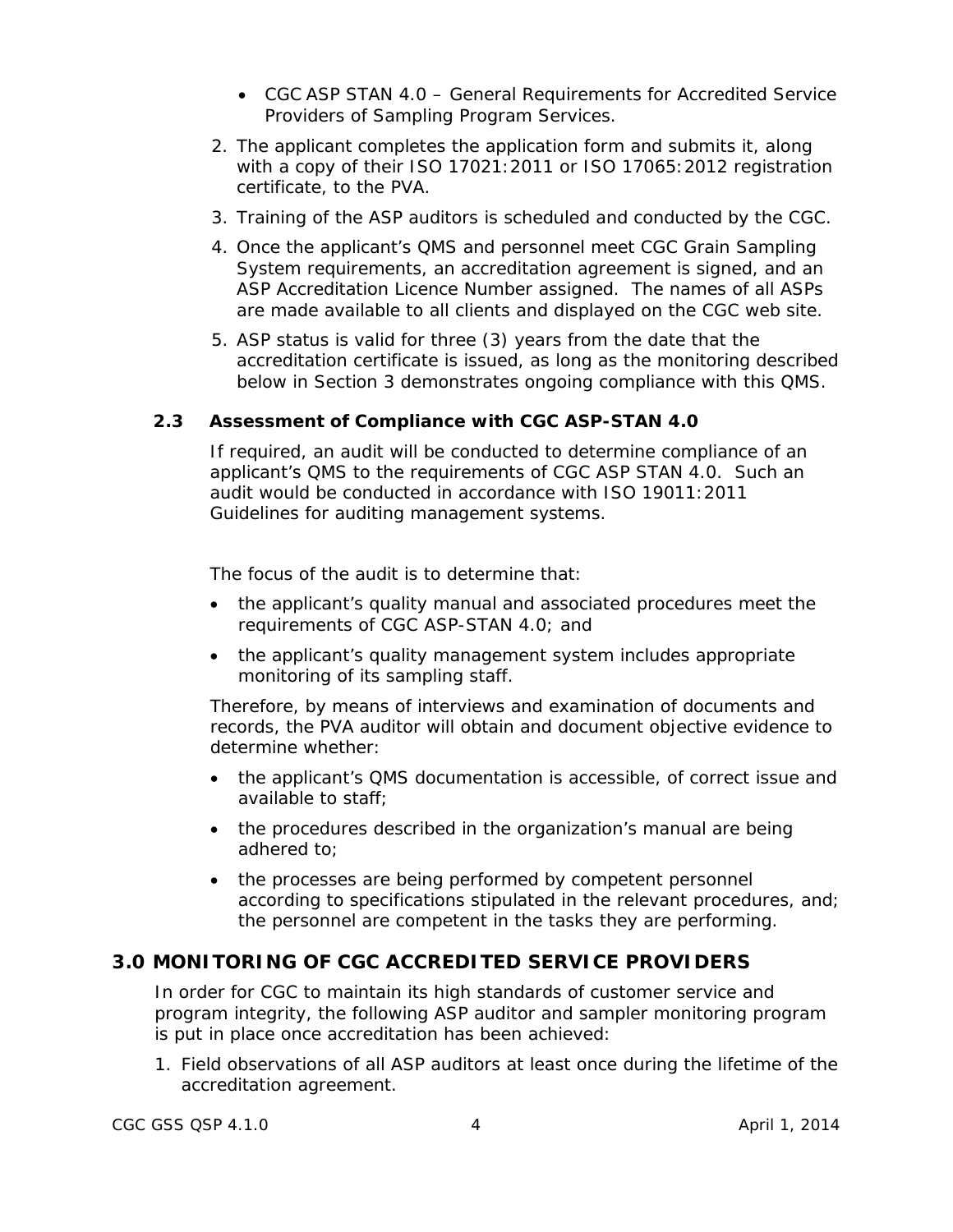- 2. Field observations of accredited samplers at a frequency commensurate with the risk associated with potential sampling errors, i.e. number of samples submitted, previous CARs, etc.
- 3. PVA Technical Reviews of all audit reports submitted by ASPs.
- 4. Client surveys conducted by the ASP to provide feedback to the CGC with respect to an auditor's or sampler's performance and presentation on site.
- 5. Investigations of client complaints.
- 6. Review of auditor files.
- 7. Auditor or sampler conference calls/webinars or training sessions.

#### <span id="page-9-0"></span>**3.1 Field Observations**

The purpose of a field observation is to determine that the ASP auditors and accredited samplers are correctly applying the knowledge gained through the CGC ACSP and CCSP sampling and/or auditing training. ASP auditors need to demonstrate that they are following CGC audit procedures as described in CGC GSS QSP 4.3.1 *Conducting an Audit of a Grain Sampling System* and that they demonstrate the characteristics of auditors as set out in ISO 19011:2011 *Guidelines for auditing management systems*. Accredited samplers must demonstrate that they are following sampling procedures as described in CGC PROC 3.0.1 *Sampling Methods and Procedures Guide.*

All auditors will be observed conducting a sampling program audit during the life of the ASP accreditation (once every three years). All accredited samplers will be observed at least once followed by a monitoring program commensurate with the risk, i.e. number of samples submitted, previous CARS, etc. When possible, any auditors or accredited samplers new to the program will be observed conducting their first audit/on-site sampling.

During a field observation of an accredited auditor, the PVA auditor will concurrently conduct an assessment of the client's sampling system. This will determine if the ASP auditor is able to accurately assess whether the client is adhering to the requirements of CGC GSS STAN 3.0. Immediately after the audit, the CGC auditor will provide constructive feedback to the ASP auditor.

During a field observation of an accredited sampler, a CGC technical expert will assess the sampler's adherence to CGC PROC 3.0.1 using the Accredited Sampler Checklist (see Appendix I). Immediately after the sampling is complete, the CGC technical expert will provide constructive feedback to the sampler.

The PVA auditor or CGC technical expert will write a field observation report, including any CARs issued on the basis of the field observation, and provide a copy to the ASP management within twenty (20) working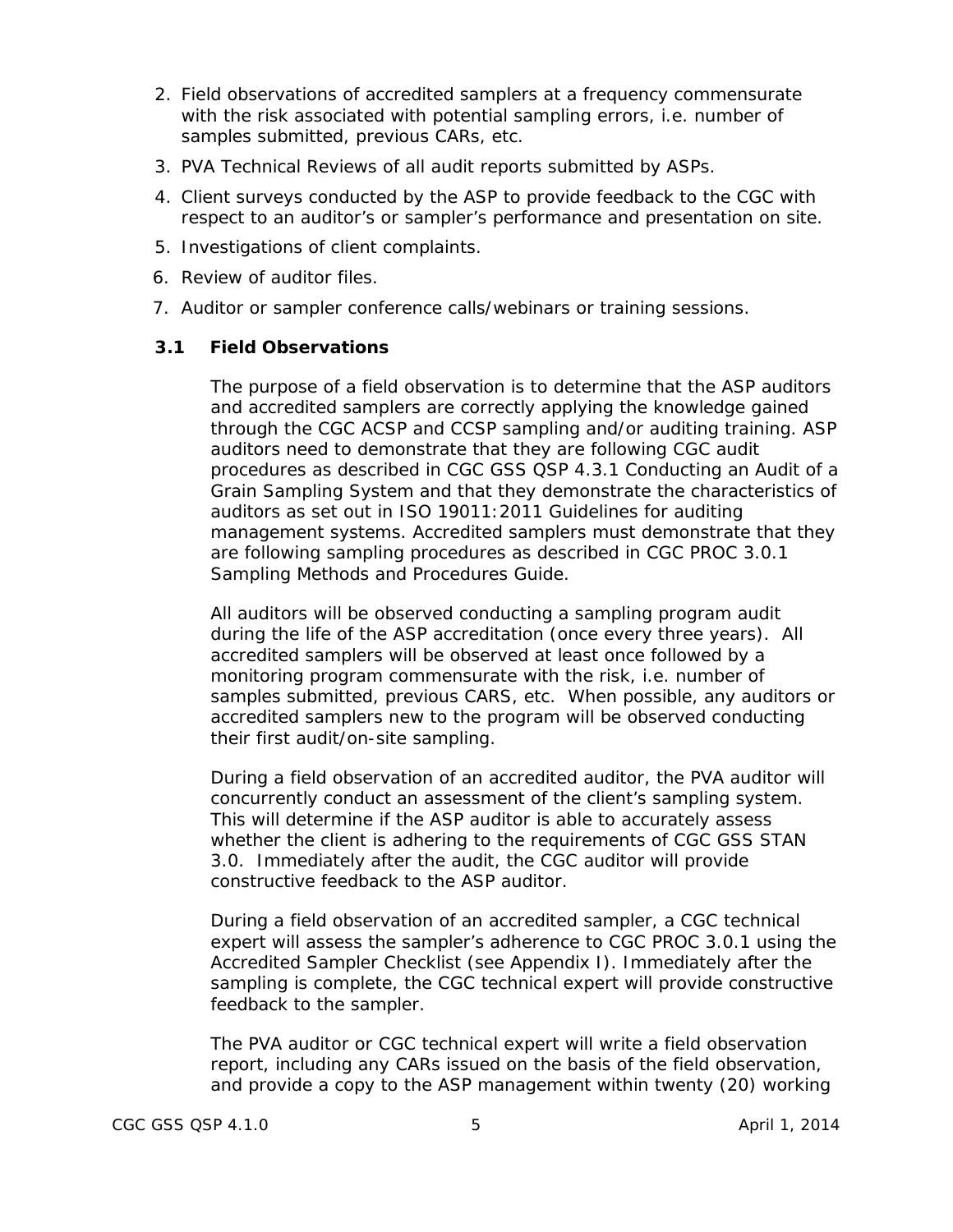days of the field observation. This report describes the adherence of the accredited sampler to the CGC PROC 3.0.1 or the ASP auditor to the CGC QSP 4.3.1. For an ASP auditor assessment, the results of the comparison between the PVA auditor's and the ASP auditor's assessment of the client's sampling system will be reported.

#### <span id="page-10-0"></span>**3.2 Technical Reviews of Audit Reports**

All audit reports received by the PVA are reviewed according to CGC QSP 1.2.0 *Conducting Technical Reviews of Audit Reports Submitted by Accredited Service Providers*. This review is undertaken to ensure that all required signatures, pages, and appendices have been submitted; that all reports are submitted in a timely manner; and that the audit report follows the format specified in CGC GSS QSP 4.3.1 *Conducting an Audit of a Grain Sampling System*.

After reviewing the audit report, the PVA then ascertains that the auditor's recommendation on whether or not to certify the client's GSS is supported by documented evidence, and that the appropriate followup action has occurred when corrective action requests have been issued.

#### <span id="page-10-1"></span>**3.3 Client Surveys**

The PVA will conduct client surveys periodically to solicit feedback on how ASPs conduct audits and/or sampling. These surveys may be conducted by telephone, in person or by mail.

#### <span id="page-10-2"></span>**3.4 Client Complaints**

Client complaints of ASPs may be divided into two categories:

- 1. disagreement with the issuance of CARs by the ASP auditor; or
- 2. complaints regarding auditor or sampler behaviour or professionalism.

The PVA must receive a complaint **in writing** from a client before taking any action. The process for addressing complaints in the first category is detailed in section 5.4 in CGC GSS QSP 4.3.1 *Conducting an Audit of a Grain Sampling System*.

If a written complaint is received regarding an auditor's or sampler's behaviour, the PVA will immediately inform senior management of the ASP and raise a CAR. The management of the ASP will conduct an investigation without delay, in conjunction with the CGC, the auditor or sampler in question, and the client (if necessary).

Depending on the severity of the situation, or if the corrective and preventive action implemented as a result of the CAR issued is not sufficient to bring the situation under control, the auditor's accreditation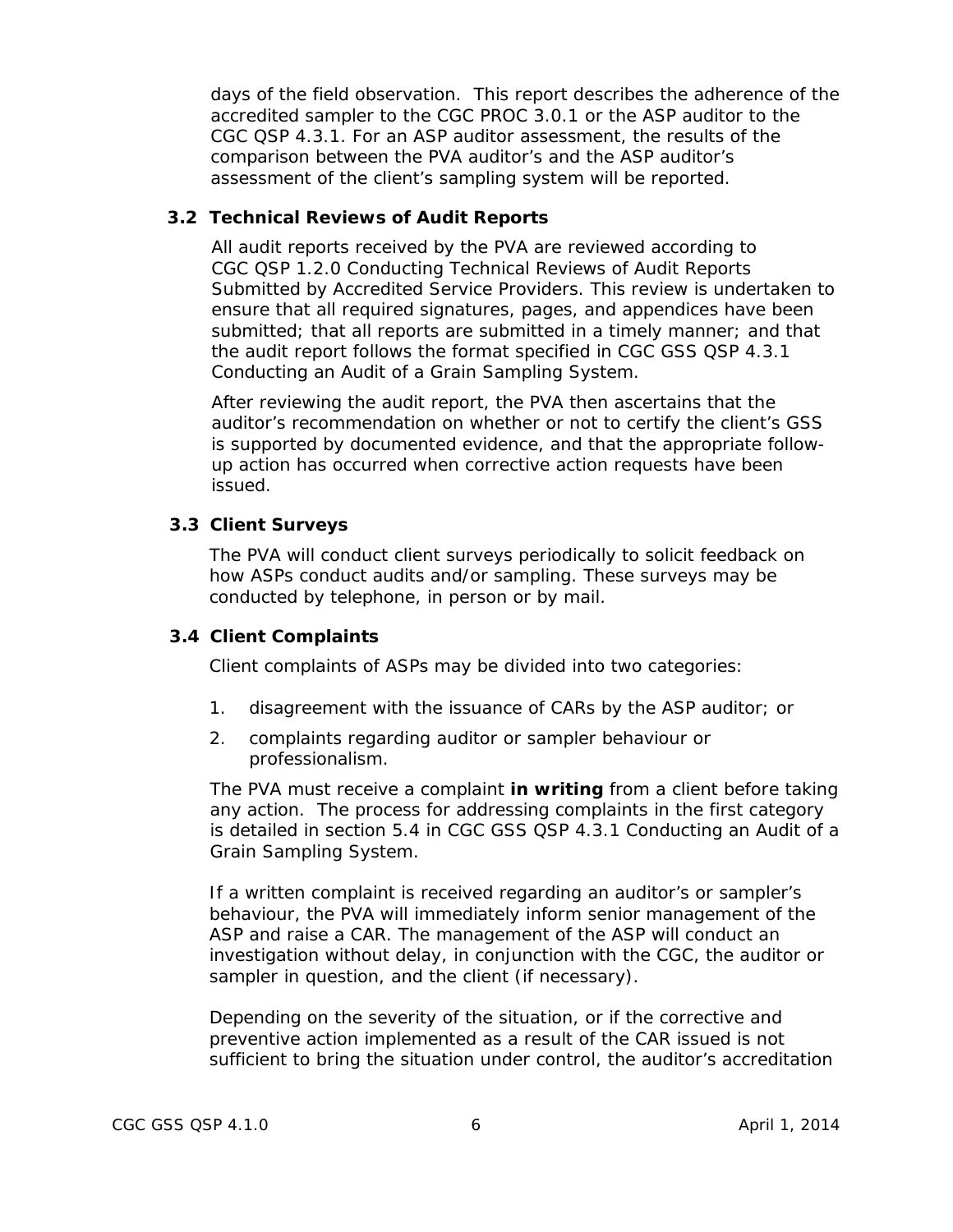to conduct audits, or the sampler's accreditation to sample on behalf of the CGC, may be suspended.

Suspension will remain in effect until the complaint has been dealt with to the satisfaction of the PVA, the ASP, and the client. If the complaint is deemed to be beyond the control of the auditor/sampler, the suspension will be lifted. If it is found that the auditor/sampler was culpable in the situation, the person's accreditation may be cancelled, depending on the severity of the situation. Three suspensions of the same auditor or sampler will result in the issuance of a major nonconformance to the ASP.

#### <span id="page-11-0"></span>**3.5 Technical Expert Advisory Committee (TEAC) Annual Meetings**

Annual meetings are held between the PVA, CGC technical experts, certified companies and the senior management of ASPs to review program requirements and potential issues. The purpose of these meetings is to:

- ensure the continued applicability of CGC GSS STAN 3.0, CGC ASP STAN 4.0 and other CGC sampling procedures;
- review trend analysis on CARs issued by CGC or ASP auditors, address technical concerns, and discuss changes and/or developments in the industry that may affect the sampling programs;
- provide feedback to ASP and industry members based on any field observations conducted, technical reviews of audit or sampling reports, client surveys and client complaints; and
- obtain feedback and suggestions on the program and supporting standards and audit procedures from ASP and industry members.

#### <span id="page-11-1"></span>**3.6 Auditor and Sampler Meetings**

Within three months of the annual TEAC meeting, the PVA will schedule a meeting with accredited samplers and auditors to provide information on decisions that have been taken at that meeting.

As required, the meeting can also serve to provide reminders to accredited samplers and auditors of current standard and sampling requirements.

A record (e.g. minutes, webinar, audio recording) of the meeting will be available to all accredited samplers and auditors within 10 working days of the meeting.

#### <span id="page-11-2"></span>**3.7 Record Keeping**

The PVA shall maintain information on ASPs, including ASP ownership, senior management personnel, management structure, approved auditors and samplers employed or contracted by the ASP, and evidence of auditor and sampler competency.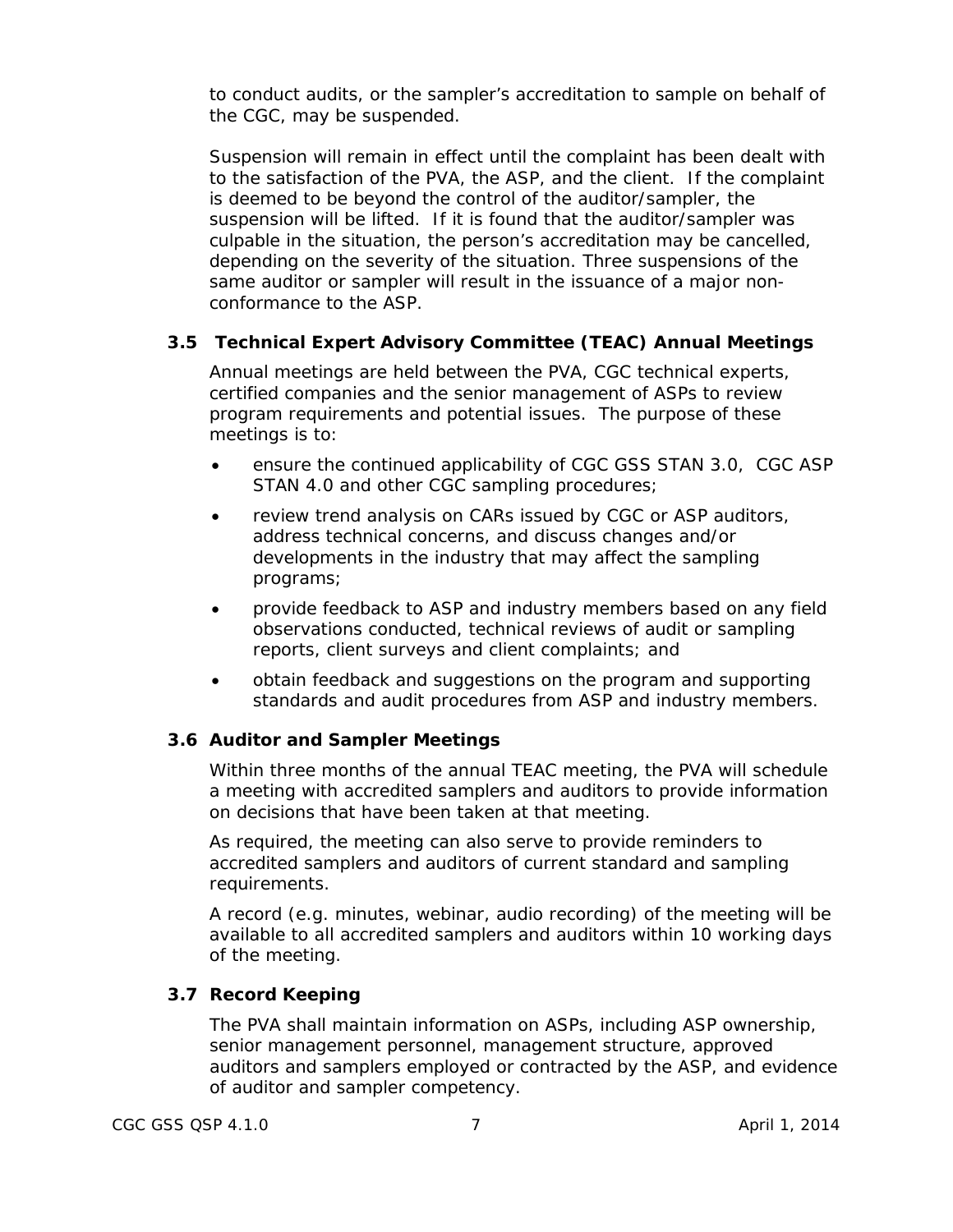# <span id="page-12-0"></span>**4.0 ASP RESPONSIBILITIES**

#### **4.1 ASP Management**

ASP management shall notify the PVA of any changes to their approved auditors and accredited samplers and/or their competencies, management, ownership and managerial structure. If the changes result in a conflict of interest or other issues that would result in loss of integrity, the ASP must consult with the PVA to decide on appropriate action.

ASP management must ensure staff and contracted personnel meet all managerial, administrative, technical and auditing competencies required to fulfill the duties for their position within the organization. ASPs must maintain records of qualifications, training, experience, affiliations, professional status, competencies of staff and contracted personnel acting in managerial, administrative, technical, sampler or auditing roles within the organization.

# **4.2 ASP Auditors**

ASP auditors must conduct the following activities according to the appropriate CGC procedures for companies applying for certification under the CCSP:

- review the client's quality manual and procedures;
- conduct an on-site assessment;
- observe the collection of samples by trained company staff;
- conduct any necessary follow-up activity; and
- write an audit report following the format specified in CGC QSP 4.3.1; and
- submit the report in a timely manner.

# **4.3 Accredited Samplers**

Accredited samplers must conduct the following activities according to the appropriate CGC procedures for companies utilizing the sampler's services under the ACSP:

- conduct on-site sampling in accordance to CGC PROC 3.0.1; and
- complete all required records and submit the records and the sample in a timely manner.

#### **4.4 Maintenance of Competency and Continuous Improvement**

ASP personnel are expected to attend any additional training courses deemed necessary by the CGC.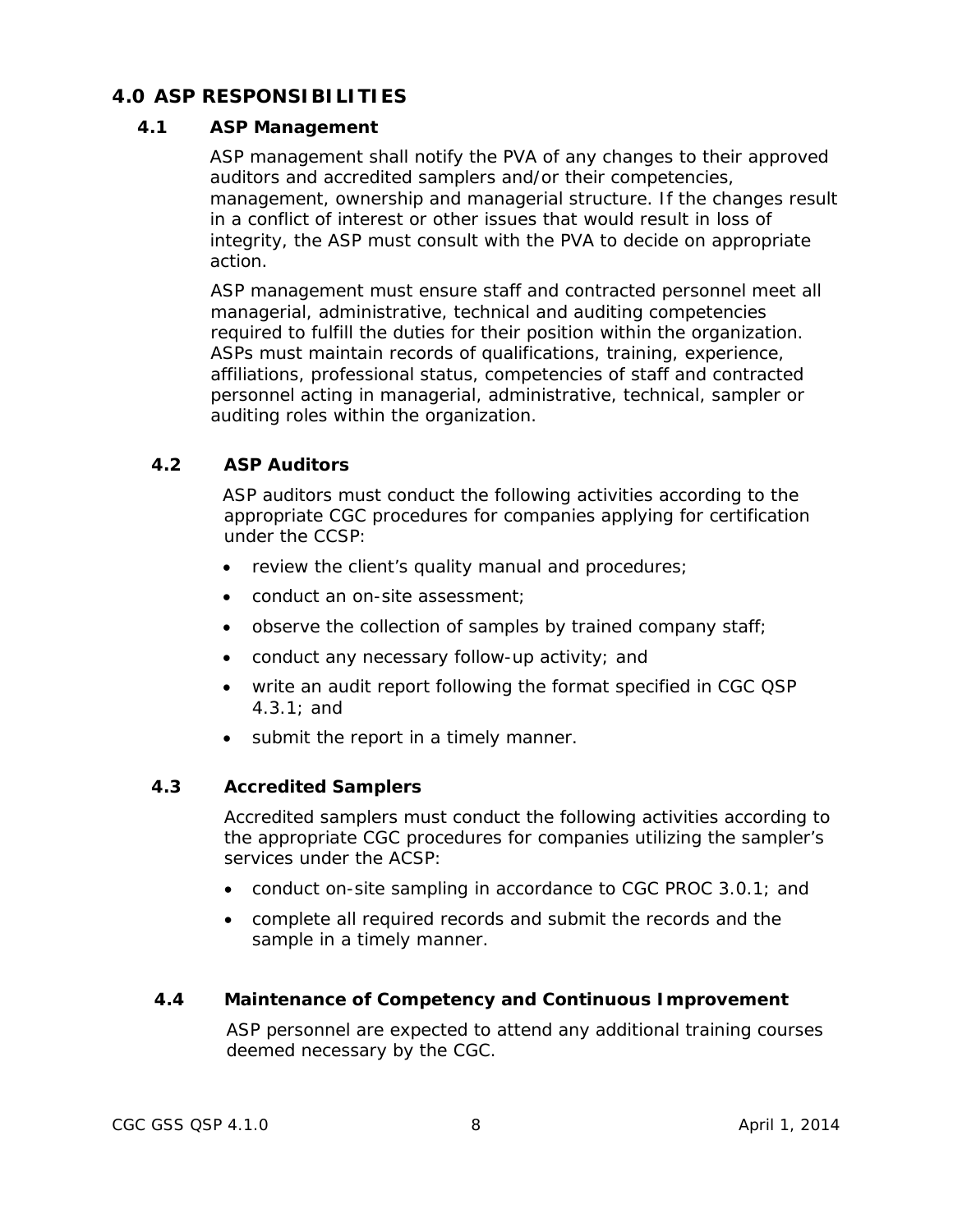## **4.5 Conflict of Interest**

ASP auditors must adhere to the conflict of interest requirements as stipulated in the Accreditation Agreement between the PVA and the ASP Management.

# <span id="page-13-0"></span>**5.0 SERVICE AGREEMENT**

ASPs must read and sign their Accreditation Agreement with the CGC and conduct themselves accordingly.

# <span id="page-13-1"></span>**6.0 SUSPENSION AND WITHDRAWAL OF ACCREDITATION**

An ASP's accreditation will be suspended for one of the following reasons:

- 1. failure to pay accreditation fees, or
- 2. failure to close, in the agreed time period, any major CAR issued either to the ASP or one of its personnel by the PVA.

The PVA will notify the ASP in writing of its suspended status and the requirement for a follow-up visit within twenty (20) days to determine if corrective action is being taken. Following suspension, an ASP's accreditation will be withdrawn if, during the follow-up visit, the ASP does not demonstrate the implementation of corrective and preventive action plans for those problems that originally led to suspension.

# <span id="page-13-2"></span>**6.1 Suspension of Individual Accredited Samplers or Auditors**

The onus is on the ASP to verify that its personnel is conducting activities as described in its quality manual and in accordance with the procedures specified in CGC QSP 4.3.1 *Conducting an Audit of a Grain Sampling System* and/or CGC PROC 3.0.1 *Sampling Methods and Procedures Guide*. If a major CAR is issued to an ASP auditor or sampler, that person's accreditation to conduct audits on behalf of the CGC will be immediately suspended. Three suspensions of the same auditor or sampler or two suspensions of any auditors and/or samplers within a 12-month period will be taken as an indication that the ASP is incapable of providing the necessary assurances to the CGC that its quality system is effective. As a result, a major non-conformance will be issued to the ASP.

# <span id="page-13-3"></span>**7.0 TERMS AND CONDITIONS OF WITHDRAWAL**

If an ASP's accreditation is withdrawn, the organization shall immediately cease making reference to its CGC-accredited status in any promotional material, including its letterhead and business cards. In addition, all of the assessment records, documentation and property relating to the Accredited Container Sampler Program or the Certified Container Sampling Program must be returned, as stipulated in the Accredited Service Provider Agreement. If these items are not returned within thirty (30) days of the withdrawal of accreditation, a CGC representative will go to the service provider's office to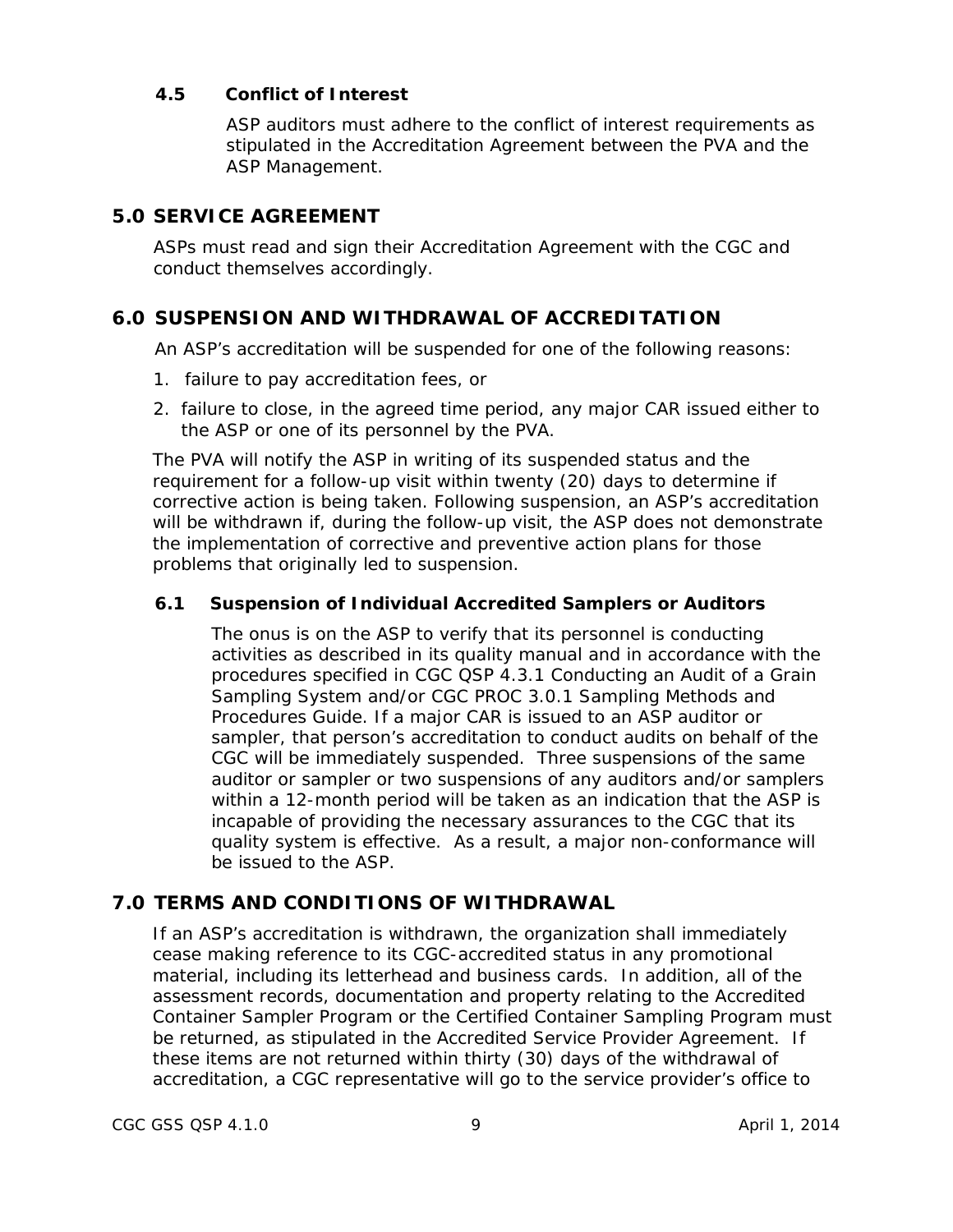retrieve any Accredited Container Sampler Program or Certified Container Sampling Program property in person.

#### <span id="page-14-0"></span>**8.0 APPEAL PROCESS**

A service provider that is denied accreditation or that has had its accreditation suspended or withdrawn may wish to launch an appeal. Appeals must be made in writing to the CGC within twenty (20) days of receiving the written notice of the denial, suspension, or withdrawal of accreditation.

If an appeal is made in writing within the required twenty (20) day period, the PVA will advise the ASP of this appeal process. The Accreditation Committee, made up of a minimum of two PVA staff, will review the appeal and determine if the original assessment report, recommendation, and accreditation decision was correct. If the decision is found lacking and the appeal appears valid, an on-site visit may be required to obtain additional facts. The committee shall determine a resolution and effect the required changes to satisfy the appeal.

If the Accreditation Committee feels that the initial recommendation was correct, an Appeals Committee will be established and chaired by the National Manager, PVA. The Appeals Committee will include the Director, Industry Services and at least one other member that has knowledge of the affected organization and the CGC accreditation program. Care will be taken to avoid any real or potential conflict of interest. Specifically, no member of the Appeals Committee will be a representative of a competing organization.

The Manager, PVA will schedule a meeting and ensure that minutes are kept to document the committee's decision. The Appeals Committee shall review both the ASP's and the PVA's arguments, either through documentation and/or interviews. Upon their review, a decision will be made based on a majority vote and the ASP will be notified of the Appeals Committee's decision in writing. All decisions of the Appeals Committee will be final. Meeting minutes and/or correspondence will serve as records and will be maintained in the ASP's file at the PVA office.

<span id="page-14-1"></span>Any costs associated with travel incurred by either the Accreditation or the Appeals Committee will be charged to the service provider if the decision to deny or withdraw accreditation is upheld. If the decision is not upheld, those costs will be paid by the PVA.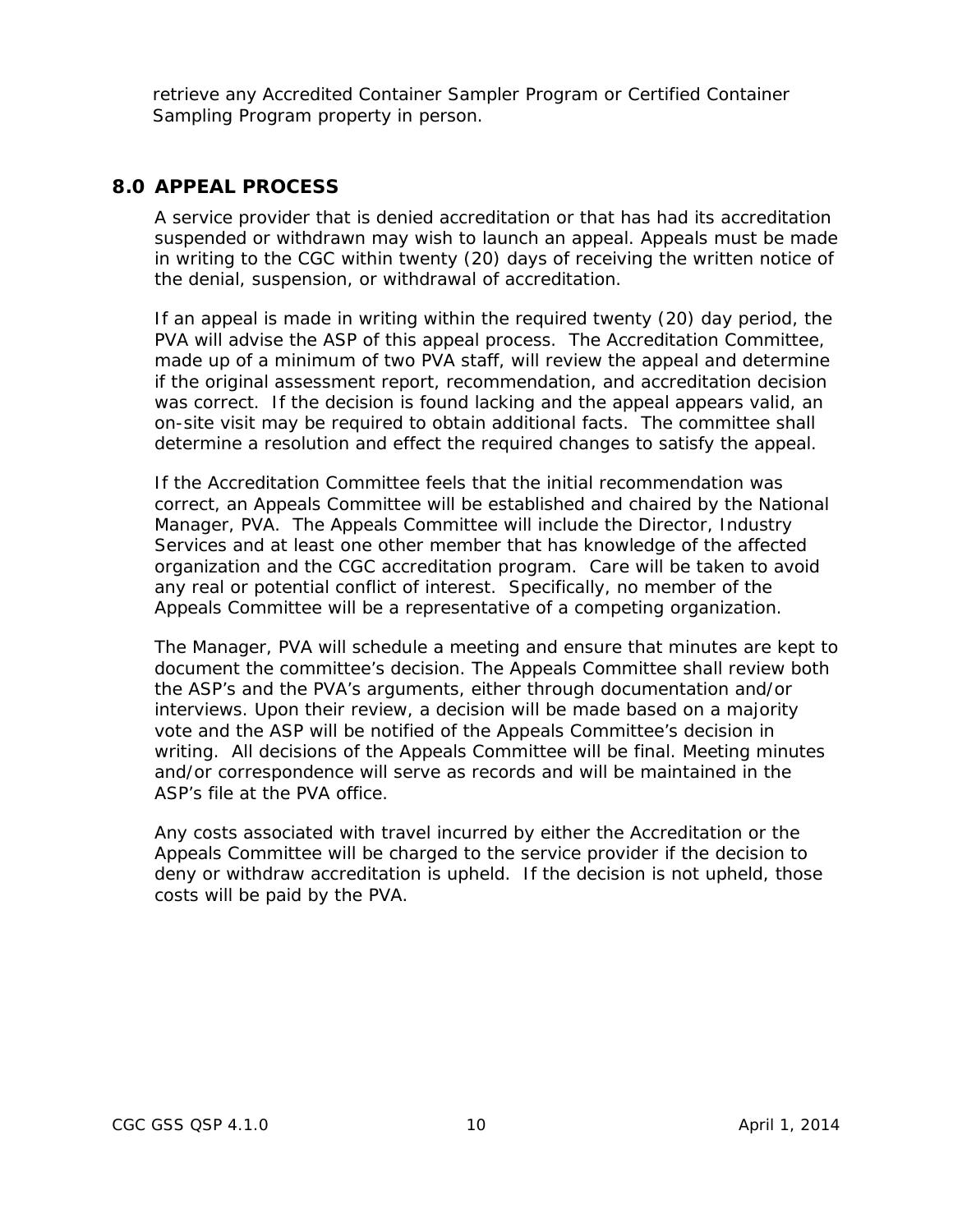# **Appendix I – Accredited Sampler Assessment Checklist**

Audited ASP Company Name

| ്ധു<br>. .<br>ιc<br>$\sim$<br>$-$ |  |
|-----------------------------------|--|
|                                   |  |

Accredited Sampler No. \_

Accredited Sampler Name \_\_\_\_\_\_\_\_\_\_\_

CGC Technical Expert Name \_\_\_\_\_\_\_\_\_\_\_

| <b>Observation</b>                                                                                                                                                            |                                                                                                     |            | <b>Compliance</b>        |              |                          |
|-------------------------------------------------------------------------------------------------------------------------------------------------------------------------------|-----------------------------------------------------------------------------------------------------|------------|--------------------------|--------------|--------------------------|
|                                                                                                                                                                               |                                                                                                     | <b>Yes</b> | <b>No</b>                | n/a          | <b>Comments</b>          |
|                                                                                                                                                                               | 1. Can the sampler identify what SOP is to be<br>followed for the type of sampling at the facility? |            | $\Box$                   | $\Box$       | Ref. STAN 3.0 - Sec. 8.3 |
| 2.                                                                                                                                                                            | What is the scope of the sampler's sampling<br>responsibilities?                                    |            |                          |              | Ref. STAN 3.0 - Sec. 8.3 |
|                                                                                                                                                                               | Taking primary/composite samples                                                                    |            | $\overline{\phantom{a}}$ | $\mathbf{L}$ |                          |
| $\bullet$                                                                                                                                                                     | Dividing samples                                                                                    | $\sim$     | $\Box$                   | $\Box$       |                          |
| $\bullet$                                                                                                                                                                     | Packaging samples for submission                                                                    | π          | $\Box$                   | $\Box$       |                          |
|                                                                                                                                                                               | Stream sampling using a hand scoop                                                                  |            | $\Box$                   | $\Box$       |                          |
|                                                                                                                                                                               | Overseeing an automatic sampler                                                                     | $\Box$     | $\Box$                   | $\Box$       |                          |
|                                                                                                                                                                               | Static sampling from top of bags before stitching                                                   | $\Box$     | $\Box$                   | $\Box$       |                          |
| $\bullet$                                                                                                                                                                     | Probing bags or totes with a bag trier                                                              | $\Box$     | $\Box$                   | $\Box$       |                          |
| Note: if you are unable to observe the sampler<br>performing all functions within the sampler's scope,<br>competency can be assessed through interviews<br>and demonstration. |                                                                                                     |            |                          |              |                          |
| <b>Section I. Taking Samples</b>                                                                                                                                              |                                                                                                     |            |                          |              |                          |
| 3.                                                                                                                                                                            | Can the sampler identify the lot identification for<br>(as applicable):                             |            |                          |              | Ref. STAN 3.0 - Sec. 8.4 |
|                                                                                                                                                                               | <b>Bags</b>                                                                                         |            |                          |              |                          |
|                                                                                                                                                                               | <b>Totes</b>                                                                                        |            |                          |              |                          |
|                                                                                                                                                                               | Containers                                                                                          |            |                          |              |                          |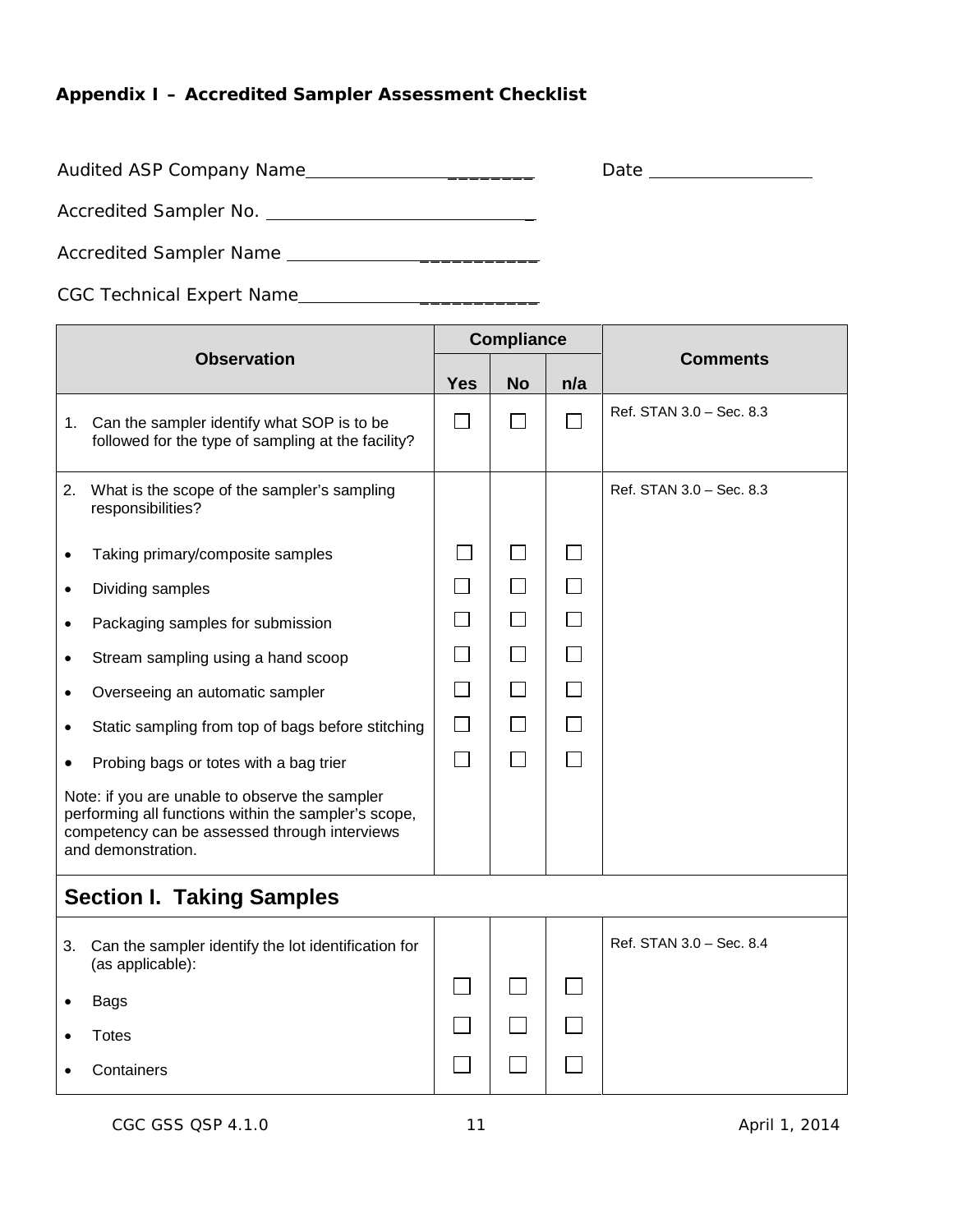| <b>Observation</b> |                                                                                                                                       |            | <b>Compliance</b> |     |                                  |
|--------------------|---------------------------------------------------------------------------------------------------------------------------------------|------------|-------------------|-----|----------------------------------|
|                    |                                                                                                                                       | <b>Yes</b> | <b>No</b>         | n/a | <b>Comments</b>                  |
| 4.                 | Does the sampler select (or know) the<br>appropriate equipment for the sampling method<br>to be used as specified in the SOP?         |            |                   |     | Ref. STAN 3.0 - Sec. 8.3         |
| 5.                 | What equipment did/does the sampler use, and<br>was it used as specified in the SOP or can the<br>sampler describe the correct use?   |            |                   |     | Ref. STAN 3.0 - Sec. 8.3         |
| $\bullet$          | Nobbe Trier                                                                                                                           |            |                   |     |                                  |
| $\bullet$          | Double Sleeve Trier                                                                                                                   |            |                   |     |                                  |
| ٠                  | Automatic Sampler                                                                                                                     |            |                   |     |                                  |
|                    | Hand scoop                                                                                                                            |            |                   |     |                                  |
| 6.                 | If samples are taken manually, does the<br>sampler, or know to:                                                                       |            |                   |     | Ref. STAN 3.0 - Sec. 8.3         |
| $\bullet$          | Review of each primary sample taken?                                                                                                  |            |                   |     |                                  |
| $\bullet$          | Combine primary samples into a composite<br>sample in a separate container?                                                           |            |                   |     |                                  |
| 7.                 | Does the sampler use (or know) the correct<br>sampling intensity and frequency as defined in<br>the SOP for the sampling method used? |            |                   |     | Ref. STAN 3.0 - Sec. 8.3         |
|                    | 8. If an automatic sampler is used:                                                                                                   |            |                   |     | Ref. STAN 3.0 - Sec. 8.3 and 8.6 |
| $\bullet$          | Can the sampler identify the SOP or WI for<br>using the automatic sampler?                                                            |            |                   |     |                                  |
| $\bullet$          | Can the sampler explain how to operate the<br>sampler?                                                                                |            |                   |     |                                  |
| $\bullet$          | Can the sampler or other staff produce the<br>CGC letter approving the auto sampler and its<br>installation?                          |            |                   |     |                                  |